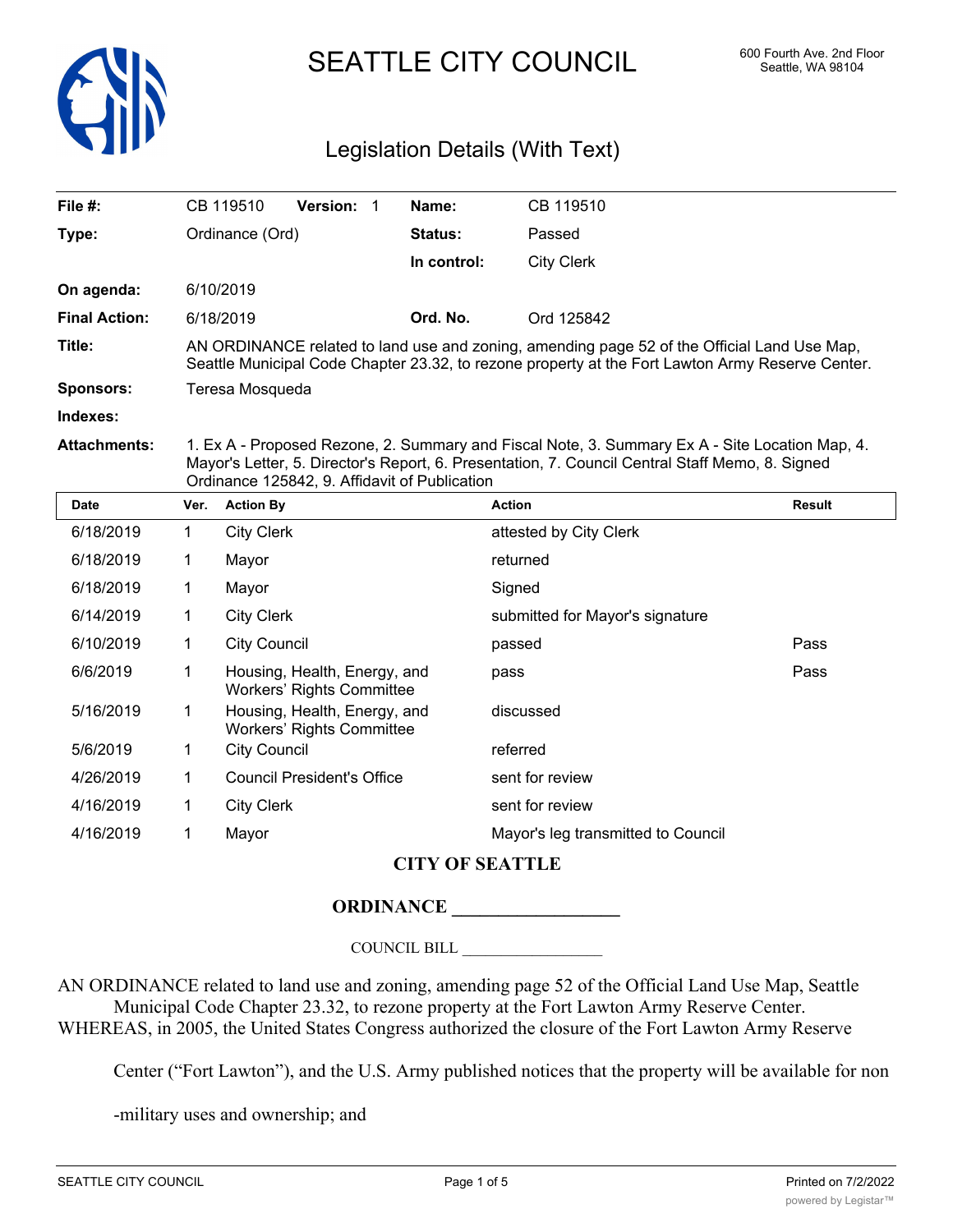- WHEREAS, the United States Army determined that Fort Lawton is surplus to the United States needs in accordance with the Defense Base Closure and Realignment Act of 1990, Public Law 101-510, as amended, and the 2005 Base Closure and Realignment Commission Report, as approved; and
- WHEREAS, the Defense Base Closure and Realignment Act authorizes the Department of Defense (DoD) and U.S. Army to make final decisions regarding the disposition of base property and facilities, and the DoD requested The City of Seattle ("City") submit the application for Fort Lawton, including the redevelopment plan and homeless assistance submission, to the DoD and U.S. Department of Housing and Urban Development (HUD); and
- WHEREAS, the City, acting as the Local Redevelopment Authority (LRA), solicited and received Notices of Interest for property from homeless assistance providers and other eligible recipients of public benefit conveyances of federally owned property; and
- WHEREAS, the City, acting as the LRA, prepared an application in accordance with the Defense Base Closure and Realignment Act of 1990, Public Law 101-510, as amended, and the 2005 Base Closure and Realignment Commission Report, as approved; and
- WHEREAS, the application prepared by the City ("2008 Plan"), which included a redevelopment plan providing for mixed-income housing and parks space, was approved by the City Council in 2008, and in 2010 HUD determined the application complies with the Base Closure Community Redevelopment and Homeless Assistance Act of 1994, 10 U.S.C. § 2687 note, as amended, and its implementing regulations found at 24 CFR Part 586; and
- WHEREAS, opponents of the 2008 Plan sued the City, and in 2010, the Court of Appeals upheld a Superior Court decision on the lawsuit, which argued that the State Environmental Policy Act (SEPA) was required prior to City Council adoption of redevelopment plan legislation; and
- WHEREAS, implementation of the 2008 Plan was also stalled by the Great Recession, which diminished its financial viability, the market-rate housing component in particular; and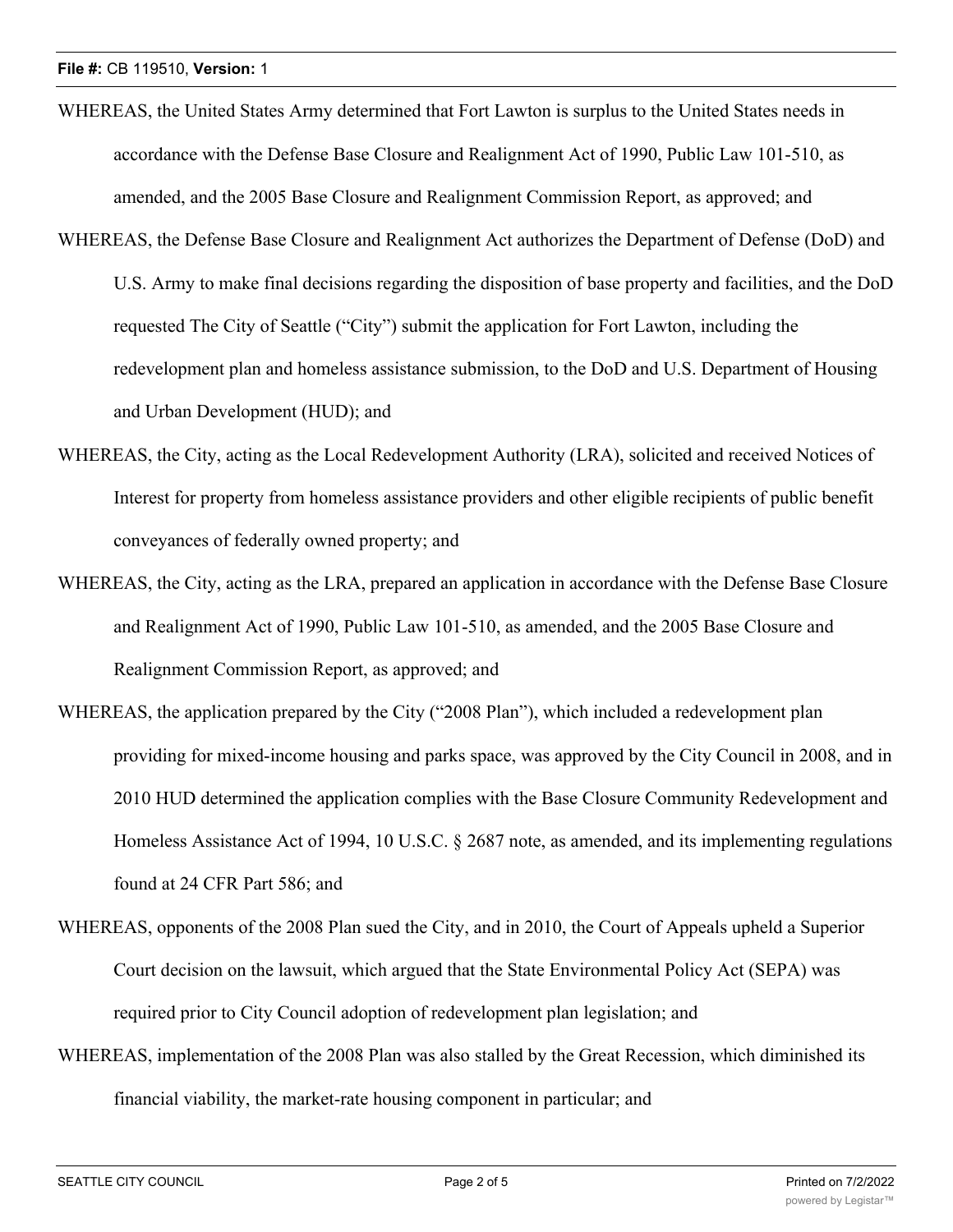- WHEREAS, in 2013, the City began working with the U.S. Army to plan for interim uses and in 2017 entered into a five-year lease of Fort Lawton; and
- WHEREAS, in 2017, public outreach and comment for a modified redevelopment proposal for Fort Lawton began, and in 2018, the City published the Fort Lawton Final Environmental Impact Statement (FEIS), which analyzes probable adverse environmental impacts associated with the modified plan; and

WHEREAS, the Hearing Examiner decided in favor of the City on an appeal of the adequacy of the FEIS; and

- WHEREAS, the final Fort Lawton Redevelopment Plan and Homeless Assistance Submission reflects years of collaboration between the City and its partners, Catholic Housing Services of Western Washington, United Indians of All Tribes Foundation, and Habitat for Humanity of Seattle/King County, and involved substantial public outreach and comment; and
- WHEREAS, the Fort Lawton Redevelopment Plan balances Seattle's critical need for affordable housing for households with low incomes and permanent housing for persons experiencing homelessness with the climate and livability benefits of parks and open space, by providing 85 units of supportive housing for seniors, up to 100 affordable rental housing units for households with incomes up to 60 percent of area median income, up to 52 affordable homes for purchase by families with incomes up to 80 percent of area median income, and increased parks and recreation space adjacent to Seattle's 534-acre Discovery Park; and
- WHEREAS, the Fort Lawton Homeless Assistance Submission includes information about homelessness in Seattle; notices of interest proposing assistance to persons and families experiencing homelessness; a legally binding agreement for Fort Lawton property to be used to provide homeless housing; an assessment of the balance with economic and other development needs; a description of outreach taken by the City, including a list of the representatives of people experiencing homelessness who were contacted during the outreach process; and an overview of the citizen participation process, including comments received from at least one public hearing held before submitting the LRA application to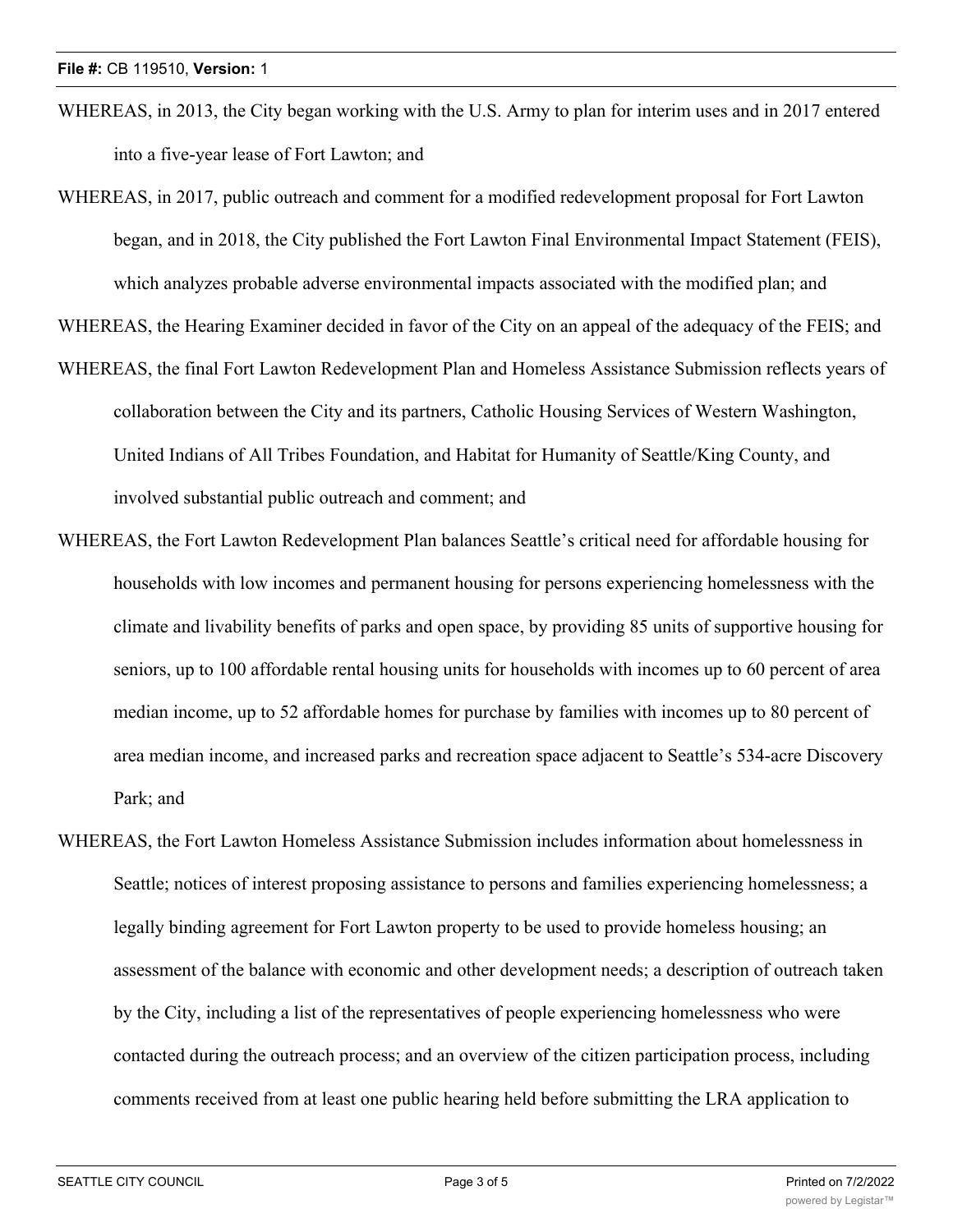HUD; and

- WHEREAS, the City will continue to work with Metro to make transit service improvements in the Fort Lawton/Magnolia neighborhood; and
- WHEREAS, on February 4, 2019, Mayor Jenny Durkan announced that she will transmit the redevelopment plan for Fort Lawton to City Council, stating that "As we continue to address Seattle's housing and affordability crisis, this plan builds on our commitment to drive the development of hundreds of more affordable homes while ensuring that our neighborhoods can be vibrant, livable spaces for this generation and the next"; and
- WHEREAS, the Fort Lawton Redevelopment Plan includes robust, effective affirmative marketing of housing at Fort Lawton to increase housing choices for protected classes in a high-opportunity neighborhood; and
- WHEREAS, the City Council has reviewed the Fort Lawton Redevelopment Plan and Homeless Assistance Submission and held a Public Hearing to receive public comment; and

WHEREAS, City staff prepared a rezone analysis and final recommendation; and

WHEREAS, the property's land use designation is Multifamily Residential Area on the City's Future Land Use Map as envisioned in the Fort Lawton Redevelopment Plan; NOW, THEREFORE,

### **BE IT ORDAINED BY THE CITY OF SEATTLE AS FOLLOWS:**

Section 1. The Official Land Use Map, Chapter 23.32 of the Seattle Municipal Code, is amended to rezone property on page 52 of the Official Land Use Map, as shown on Exhibit A attached to this ordinance.

Section 2. This ordinance shall take effect and be in force 30 days after its approval by the Mayor, but if not approved and returned by the Mayor within ten days after presentation, it shall take effect as provided by Seattle Municipal Code Section 1.04.020.

Passed by the City Council the day of the case of the council the day of the case of the case of the council the day of the case of the case of the case of the case of the case of the case of the case of the case of the ca me in open session in authentication of its passage this day of  $\qquad \qquad$ , 2019.